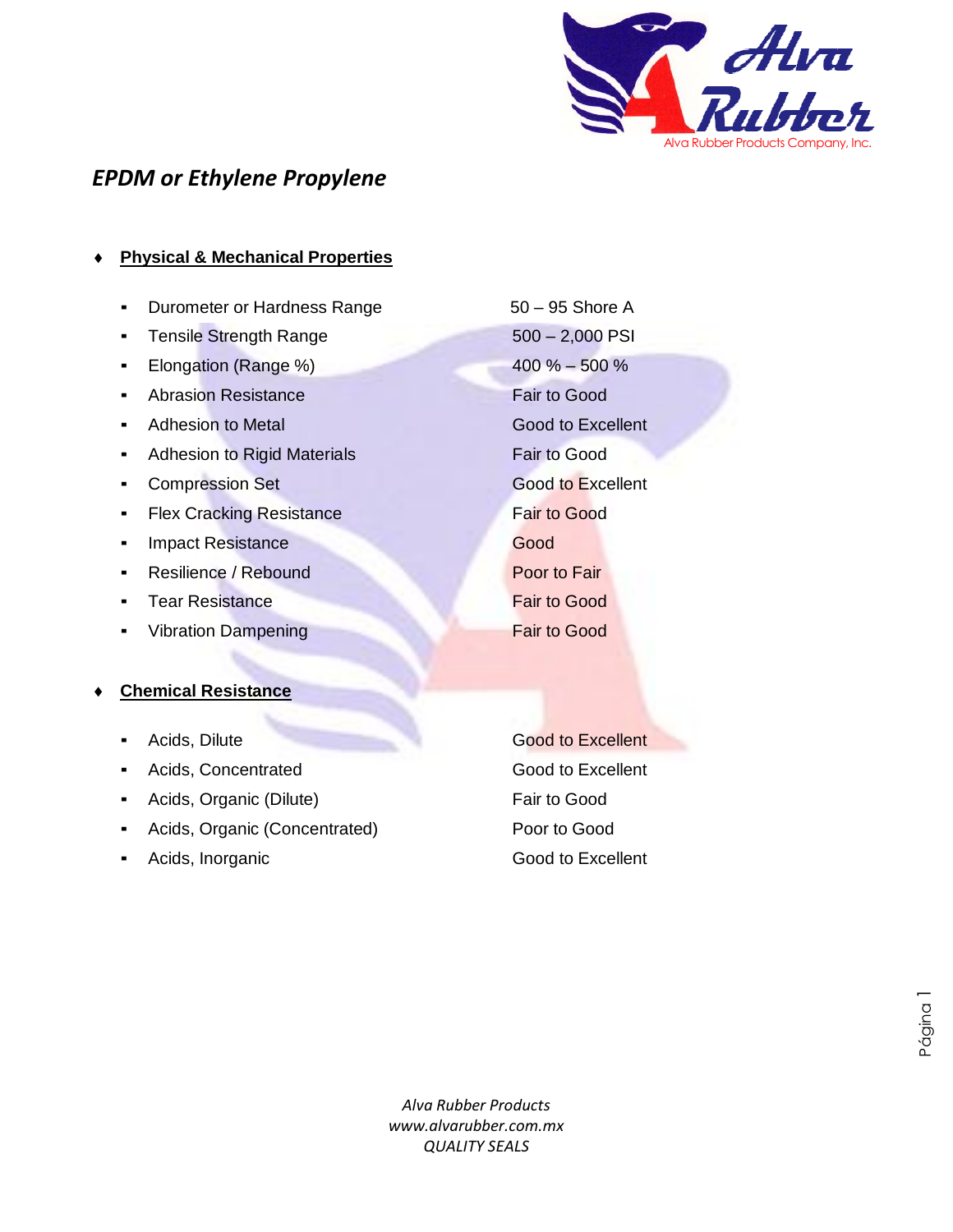

# *EPDM or Ethylene Propylene*

**Chemical Resistance**

|   | Aldehydes                         | Good to Excellent        |
|---|-----------------------------------|--------------------------|
|   | <b>Alkalies, Dilute</b>           | <b>Excellent</b>         |
|   | Alkalies, Concentrated            | <b>Excellent</b>         |
|   | Amines                            | <b>Fair to Good</b>      |
|   | Animal & Vegetable Oils           | Good                     |
|   | Brake Fluids, Non-Petroleum Based | <b>Good to Excellent</b> |
|   | <b>Diester Oils</b>               | Poor                     |
|   | Esters, Alkyl Phosphate           | <b>Excellent</b>         |
|   | Esters, Aryl Phosphate            | <b>Excellent</b>         |
|   | <b>Ethers</b>                     | Fair                     |
|   | Fuel, Aliphatic Hydrocarbon       | Poor                     |
| ٠ | Fuel, Aromatic Hydrocarbon        | Poor                     |
|   | Fuel, Extended (Oxygenated)       | Poor                     |
| ٠ | <b>Halogenated Solvents</b>       | Poor                     |
|   | Hydrocarbon, Halogenated          | Poor                     |
|   | Ketones                           | <b>Good to Excellent</b> |
|   | <b>Lacquer Solvents</b>           | Poor                     |
|   | LP Gases & Fuel Oils              | Poor                     |
|   | <b>Mineral Oils</b>               | Poor                     |
|   | Oil Resistance                    | Poor                     |
|   | <b>Petroleum Aromatic</b>         | Poor                     |
| ٠ | Petroleum Non-Aromatic            | Poor                     |
|   | Refrigerant Ammonia               | Good                     |
|   | Silicone Oil                      | Excellent                |
|   | <b>Solvent Resistance</b>         | Poor                     |

*Alva Rubber Products www.alvarubber.com.mx QUALITY SEALS*